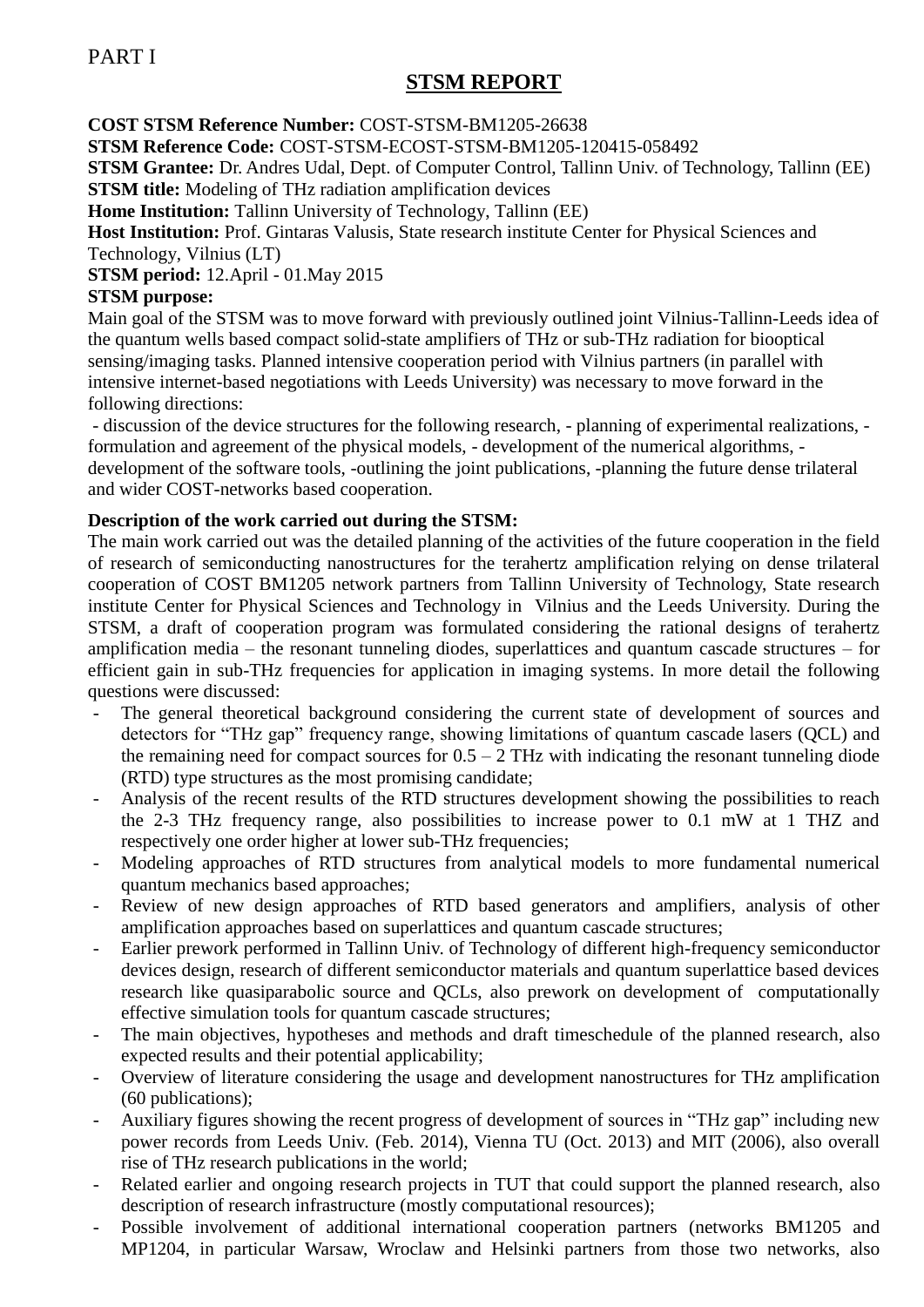proposed extending of contacts with IC1208 and MP1403);

Other activities carried out in the Terahertz Lab. of Optoelectronics Dept. of the State research institute Center for Physical Sciences and Technology included detailed discussions of possibilities for new devices design for the sub-THz frequencies amplification, discussion of available technological facilities of the Vilnius center, intensive work with fresh literature for the possible new joint project applications, the participation in scientific seminars twice a week and analysis of recently published papers by Vilnius center.

## **Description of the main results obtained:**

1. The further activities for THz and sub-THz quantum cascade amplification devices research and design in cooperation between Vilnius and Tallinn and Leeds were discussed;

2. Formulation of the written trilateral cooperation plan was completed;

3. The work with the joint manuscript presented as abstract for MP1204 and SMMO2015 conference (Prague, April 8-11, 2015) was continued;

4. The work towards the improvement of the previously developed in Tallinn software tool for resonant tunnel diodes simulation was continued (see Fig.1 below).



Fig.1 Screenview of the RTD simulator under development.

**Mutual benefits for the Home and Host institutions:** It may be estimated that this STSM improved remarkably the Home institution R&D level and also somewhat the Host institution R&D level due to intensive joint analysis and planning of new solutions of quantum cascade amplification devices for sub-THz and THz regions. The main actual result of the STSM is the detailed cooperation plan that can be used for a joint project application that assumes dense cooperation and improvement of R&D level of Home and Host institutions during the next years.

**Future collaboration with the Host institution (if applicable):** STSM was dedicated to the planning of the joint development of quantum cascade amplification devices for sub-THz and THz regions assuming modeling activities in Tallinn with support from Leeds and possible technological realizations in Vilnius. The actual intensity and possibility of the realization of the cooperation plans depends on obtaining the supporting funding.

**Foreseen journal publications or conference presentations expected to result from the STSM (if applicable):** There was discussed the possibility to improve and extend the joint abstract presented for MP1204 and SMMO2015 conference (Prague, April 8-11, 2015) for publication in special issue of "Optical and Quantum Electronics" or elsewhere.